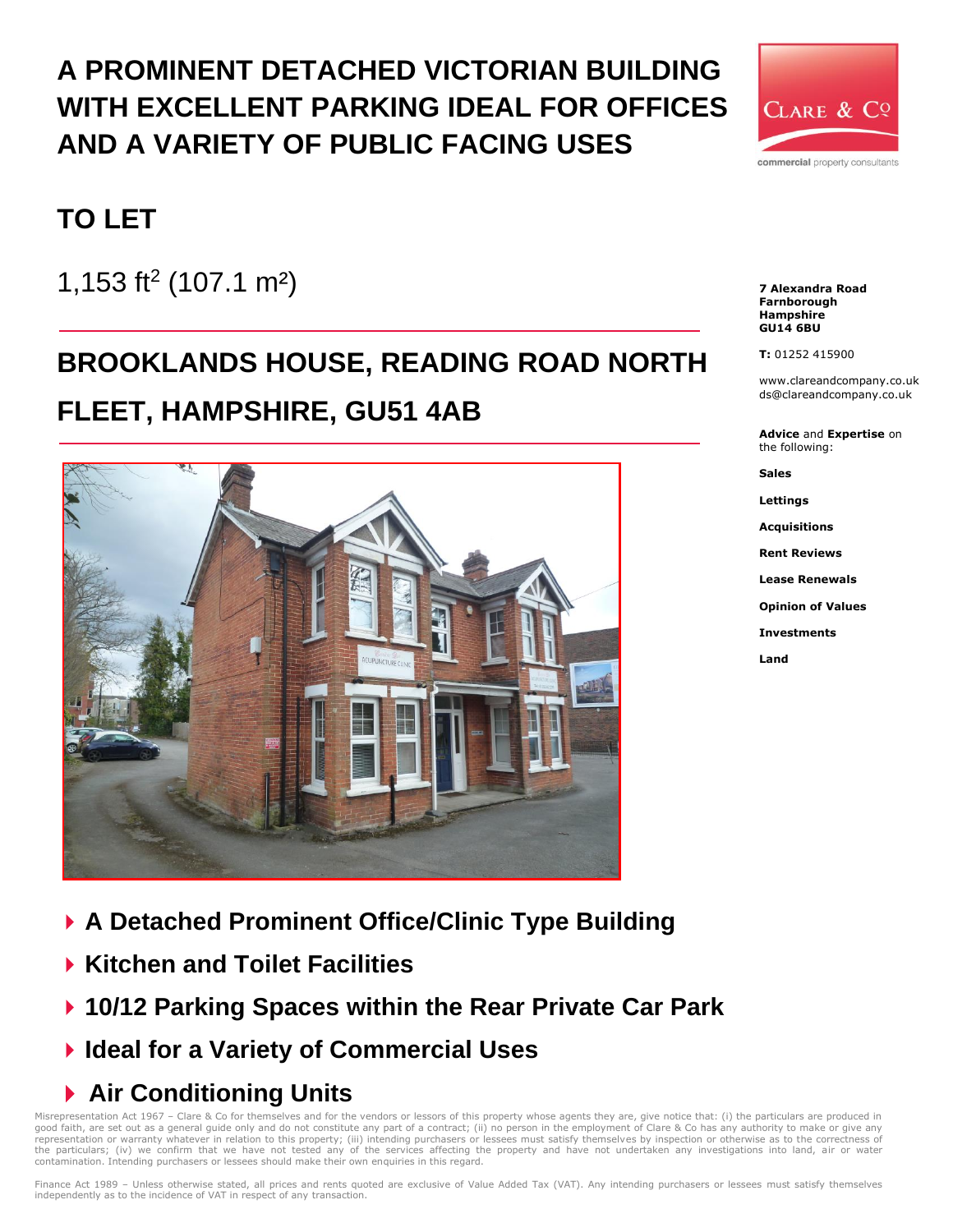

## **LOCATION**

The premises are situated in a convenient location within Fleet Town, being only a short walk from Fleet's extensive shopping centre which includes Marks and Spencers Food Hall, The Hart Shopping Centre which includes a Waitrose supermarket, Sainsburys and many other places to shop and eat.

Fleet's Main Line station to London Waterloo is a short drive away, where the car parking at the station has been extended, the timing from Fleet to London Waterloo is approximately 40 minutes.

## **AMENITIES**

- 10/12 parking spaces within the rear private car park
- Air Conditioning
- Gas Heating
- A mix of carpeting and laminate Flooring within the building
- Will suit a variety of uses (subject to planning if required)
- Separate Kitchen and toilet facilities

### **DESCRIPTION**

A Victorian bay fronted two storey brick built property under pitched slate roofs. The property offers pleasant air-conditioned offices (or alternative uses) within a convenient Town Centre location.

A private rear car park providing parking for around 10/12 vehicles.

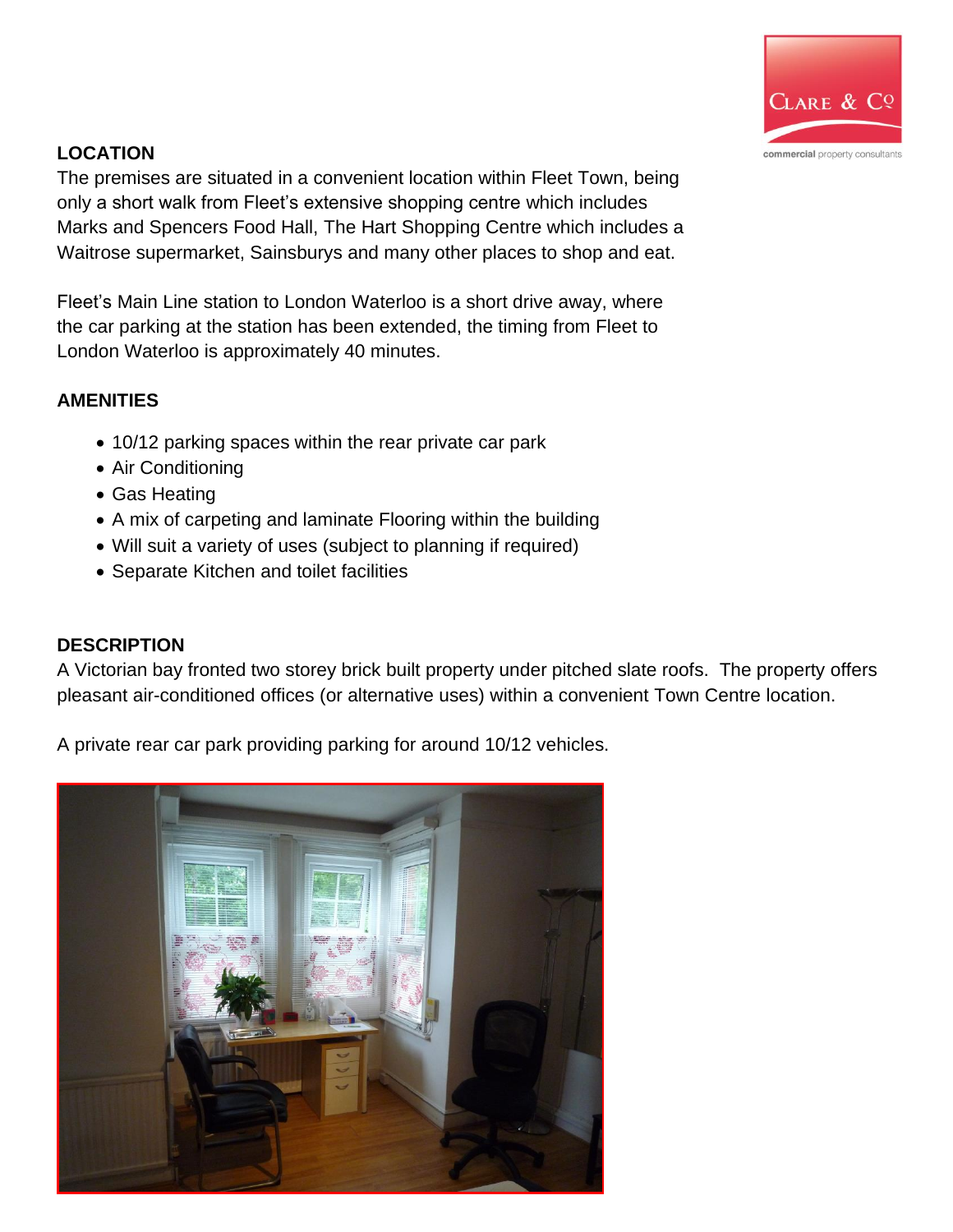

| <b>ACCOMMODATION</b> | Approximate floor areas |                        |
|----------------------|-------------------------|------------------------|
| <b>Ground Floor</b>  | 587 ft <sup>2</sup>     | $54.5 \; \mathrm{m}^2$ |
| <b>First Floor</b>   | 566 ft <sup>2</sup>     | $52.6 \; \mathrm{m}^2$ |
| <b>Total</b>         | 1,153 $ft2$             | $107.1 \text{ m}^2$    |



Archive Picture

#### **USE**

The previous use of the premises to the first floor was for an acupuncture clinic, and on the ground floor the current use is for offices.

**Important:** In a recent change at government level means that a new category has been created under the use classes order (Class E) that means that retail, offices, financial services, clinic uses etc do not require a change of use. Further information on application.

#### **LEASE TERMS**

A new lease is available for the whole building, with length of term by agreement.

### **RENT**

A rent of £26,000 pax.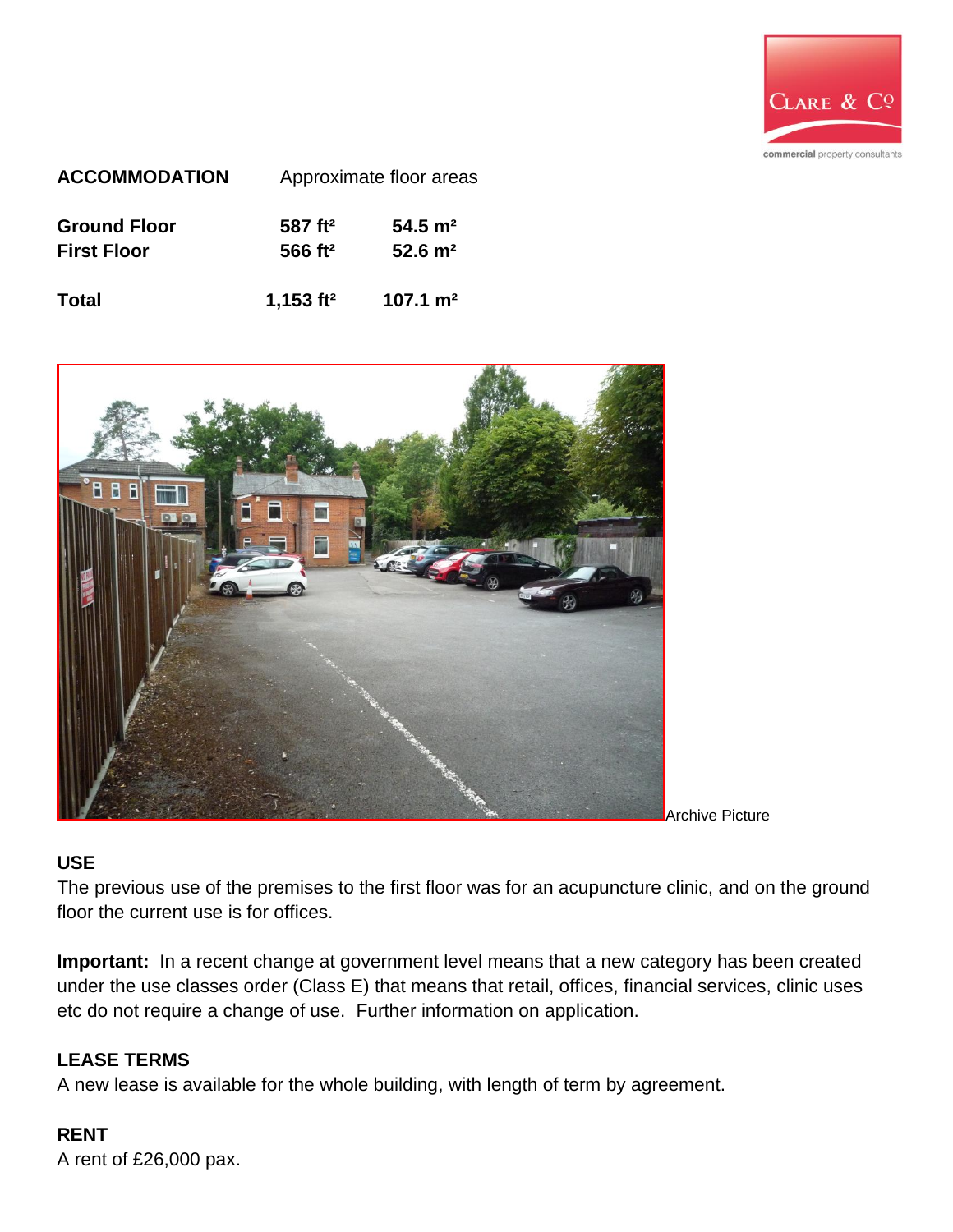



#### **BUSINESS RATES**

The rateable value is currently assessed as two different floors, with the assessments currently showing a figure of £6,800 per floor. Further information reference the business rates on application, including an explanation on the small business rates relief.

## **FLOORPLANS (NOT TO SCALE)**